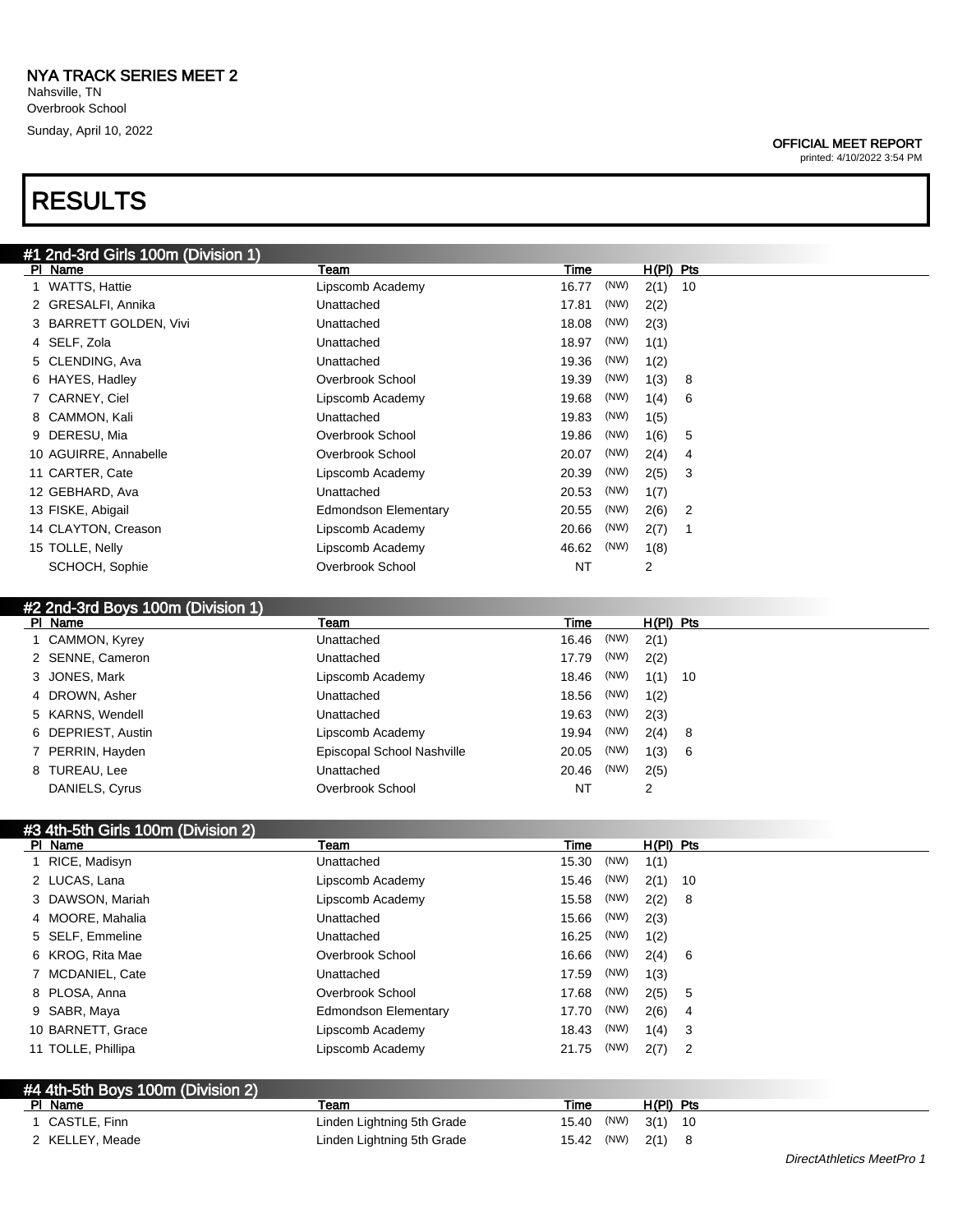Nahsville, TN Overbrook School Sunday, April 10, 2022

# RESULTS

#### OFFICIAL MEET REPORT

printed: 4/10/2022 3:54 PM

| #4 4th-5th Boys 100m (Division 2) (cont'd) |                             |             |      |             |                |
|--------------------------------------------|-----------------------------|-------------|------|-------------|----------------|
| PI Name                                    | Team                        | Time        |      | $H(PI)$ Pts |                |
| 3 CASEY, Garth                             | Unattached                  | 16.01       | (NW) | 3(2)        |                |
| 4 HAYES, Carson                            | Unattached                  | 16.09       | (NW) | 3(3)        |                |
| 5 SCOTT-BARNES, Max                        | Linden Lightning 5th Grade  | 16.20       | (NW) | 2(2)        | 6              |
| 6 KHALILI, Mateen                          | Linden Lightning 5th Grade  | 16.57       | (NW) | 2(3)        | 5              |
| 7 MARSH, Owen                              | Episcopal School Nashville  | 16.79       | (NW) | 2(4)        | 4              |
| 8 NUNLEY, Miller                           | Episcopal School Nashville  | 17.08       | (NW) | 2(5)        | 3              |
| 9 AGUIRRE, Eli                             | Overbrook School            | 17.71       | (NW) | 3(4)        | 2              |
| 10 GRESALFI, Ansel                         | Linden Lightning 5th Grade  | 17.84       | (NW) | 2(6)        | -1             |
| 11 JACK, Cleator                           | <b>Edmondson Elementary</b> | 18.23       | (NW) | 3(5)        |                |
| 12 NEVELDINE, Billy                        | <b>Edmondson Elementary</b> | 18.25       | (NW) | 3(6)        |                |
| 13 ZIEHER, Tennessee                       | Linden Lightning 5th Grade  | 18.54       | (NW) | 3(7)        |                |
| 14 FISKE, Connor                           | <b>Edmondson Elementary</b> | 19.10       | (NW) | 3(8)        |                |
| 15 CASEY, Rankin                           | Unattached                  | 21.18       | (NW) | 2(7)        |                |
| NEAL, Charlie                              | Overbrook School            | NT          |      | 1           |                |
|                                            |                             |             |      |             |                |
| #5 6th-8th Girls 100m (Division 3)         |                             |             |      |             |                |
| PI Name                                    | Team                        | Time        |      | $H(PI)$ Pts |                |
| 1 SMITH, Mariam                            | Overbrook School            | 15.33       | (NW) | 2(1)        | 10             |
| 2 BROTHERS, Anne Charlotte                 | Overbrook School            | 15.34       | (NW) | 2(2)        | 8              |
| 3 ILAGAN, Erin                             | Linden Waldorf              | 15.76       | (NW) | 2(3)        | 6              |
| 4 COTE, Lilly Anna                         | Overbrook School            | 16.15       | (NW) | 2(4)        | 5              |
| 5 DERESU, Fenet                            | Overbrook School            | 16.18       | (NW) | 1(1)        | 4              |
| 6 AGUIRRE, Isabella                        | Overbrook School            | 16.27       | (NW) | 2(5)        | 3              |
| 7 BETBEZE, Elsie                           | Overbrook School            | 16.53       | (NW) | 2(6)        | 2              |
| 8 SYCHAREUNE, Kyrian                       | Unattached                  | 16.58       | (NW) | 1(2)        |                |
| 9 LOCHMILLER, Maddy                        | Linden Waldorf              | 18.26       | (NW) | 1(3)        | $\overline{1}$ |
| 10 ILAGAN, Audrey                          | Linden Waldorf              | 18.39       | (NW) | 2(7)        |                |
| ORNES, Alice                               | Linden Waldorf              | NT          |      | 2           |                |
|                                            |                             |             |      |             |                |
| #6 6th-8th Boys 100m (Division 3)          |                             |             |      |             |                |
|                                            | Wind: (+0.0)                |             |      |             |                |
| PI Name                                    | Team                        | <b>Time</b> |      |             | Pts            |
| 1 BERTAINA, Gianfranco                     | Linden Waldorf              | 13.46       |      |             | 10             |
| 2 ANDERSON, Gryffin                        | Linden Waldorf              | 14.05       |      |             | 8              |
| 3 SELF, Oliver                             | Unattached                  | 15.10       |      |             |                |
| 4 KHALILI, Zain                            | Linden Waldorf              | 16.00       |      |             | 6              |
|                                            |                             |             |      |             |                |
| #7 2nd-3rd Girls 1600m (Division 1)        |                             |             |      |             |                |
| PI Name                                    | Team                        | Time        |      | <u>Pts</u>  |                |
| 1 SONGY, Paige                             | Overbrook School            | 6:55.01     |      | 10          |                |
| 2 HAYES, Hadley                            | Overbrook School            | 7:47.99     |      | 8           |                |
| 3 ZINN, Mary Lee                           | Unattached                  | 7:56.72     |      |             |                |

| #8 2nd-3rd Boys 1600m (Division 1) |                      |         |     |
|------------------------------------|----------------------|---------|-----|
| PI Name                            | Team                 | Time    | Pts |
| SEXTON, Quentin                    | Edmondson Elementary | 6:52.68 | 10  |
| 2 WIDMAIER, Jeremiah               | Jnattached           | 7:23.71 |     |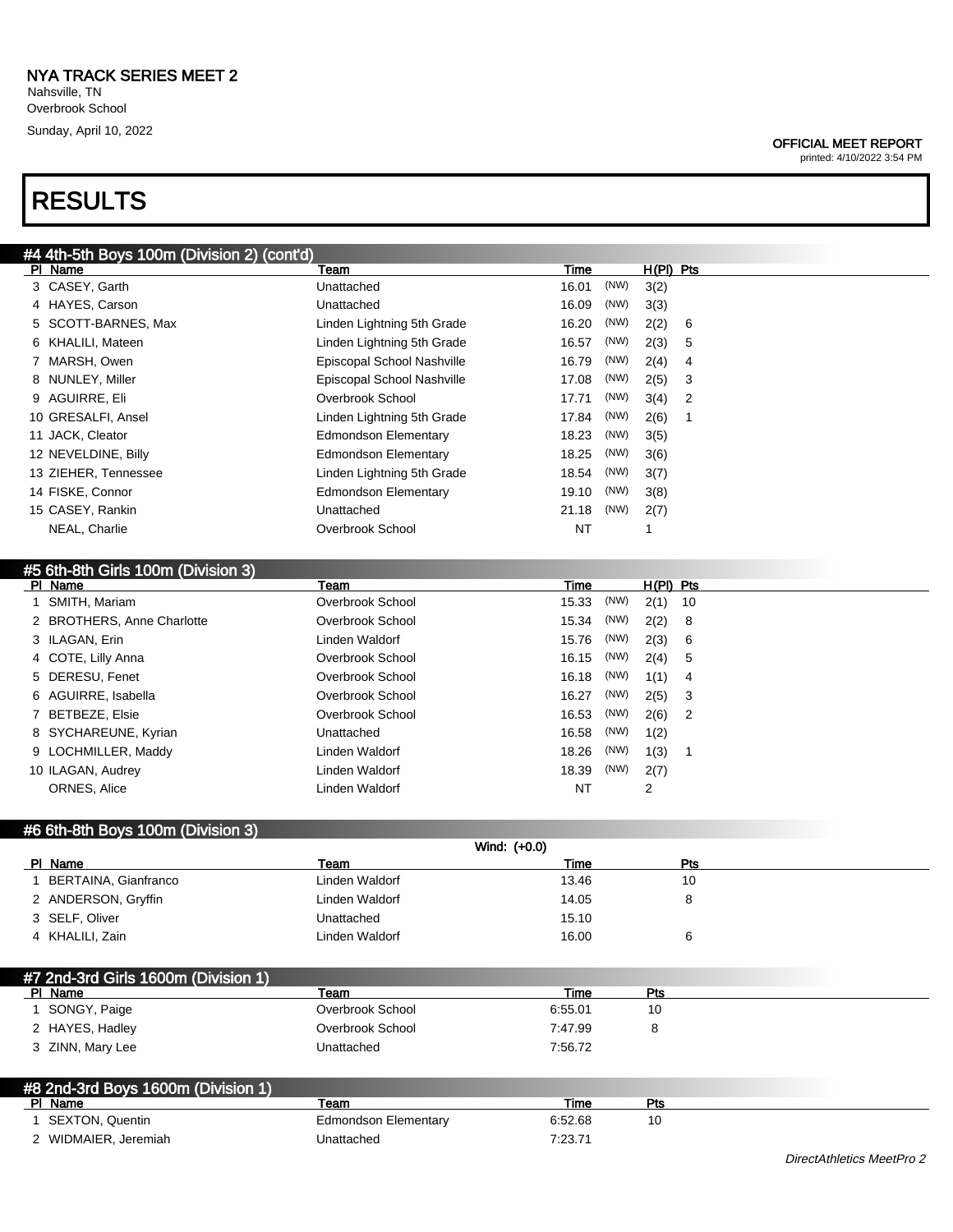#### OFFICIAL MEET REPORT

printed: 4/10/2022 3:54 PM

| <b>RESULTS</b>                              |                            |           |            |  |
|---------------------------------------------|----------------------------|-----------|------------|--|
| #8 2nd-3rd Boys 1600m (Division 1) (cont'd) |                            |           |            |  |
| PI Name                                     | Team                       | Time      | Pts        |  |
| 3 DEPRIEST, Austin                          | Lipscomb Academy           | 8:56.94   | 8          |  |
| MAGUT, Ezra                                 | Episcopal School Nashville | ΝT        |            |  |
| #9 4th-5th Girls 1600m (Division 2)         |                            |           |            |  |
| PI Name                                     | Team                       | Time      | Pts        |  |
| 1 ORTNER, Violet                            | St Bernard Academy         | 6:18.33   | 10         |  |
| 2 ZINN, Annabelle                           | Unattached                 | 6:29.11   |            |  |
| 3 SCHUMAKER, Maise                          | Episcopal School Nashville | 7:57.53   | 8          |  |
| SELF, Emmeline                              | Unattached                 | <b>NT</b> |            |  |
| #10 4th-5th Boys 1600m (Division 2)         |                            |           |            |  |
| PI Name                                     | Team                       | Time      | Pts        |  |
| 1 TABER, William                            | Overbrook School           | 5:54.28   | 10         |  |
| 2 PERRI, Peter                              | Overbrook School           | 6:01.75   | 8          |  |
| 3 ROBINSON, Jake                            | Unattached                 | 6:12.68   |            |  |
| 4 ZINN, Benjamin                            | Unattached                 | 7:02.71   |            |  |
| CROSSLIN, John                              | Overbrook School           | <b>NT</b> |            |  |
| NATION, William                             | Overbrook School           | <b>NT</b> |            |  |
| #11 6th-8th Girls 1600m (Division 3)        |                            |           |            |  |
| PI Name                                     | Team                       | Time      | Pts        |  |
| 1 PERRI, Caroline                           | Overbrook School           | 5:53.46   | 10         |  |
| 2 ZINN, Emma Kate                           | Unattached                 | 6:11.31   |            |  |
| 3 ROBINSON, Hannah                          | Unattached                 | 6:19.41   |            |  |
| 4 WIDMAIER, Ruthie                          | Unattached                 | 6:46.56   |            |  |
| 5 TUREAU, Lillias                           | Linden Waldorf             | 7:30.78   | 8          |  |
| 6 SMITH, Ada                                | St Bernard Academy         | 7:36.60   | 6          |  |
| TWYMAN, Ashlyn                              | Unattached                 | <b>NT</b> |            |  |
| #12 6th-8th Boys 1600m (Division 3)         |                            |           |            |  |
| PI Name                                     | Team                       | Time      | <b>Pts</b> |  |
| 1 ORTNER, Ryder                             | St Bernard Academy         | 4:51.26   | 10         |  |
| 2 STEFFEN, Clark                            | St Bernard Academy         | 4:58.07   | 8          |  |
| 3 HALL, Camden                              | Unattached                 | 4:59.89   |            |  |
| 4 GUILLAMONDEGUI, Gabe                      | St Bernard Academy         | 5:07.69   | 6          |  |
| 5 EDEN, Ty                                  | Unattached                 | 5:32.25   |            |  |
| 6 ROBINSON, Dylan                           | Unattached                 | 5:34.00   |            |  |
| 7 GANN, Edward                              | Unattached                 | 5:34.49   |            |  |
| 8 BERGSRUD, Dane                            | Unattached                 | 5:41.98   |            |  |
| 9 BAKER, Gus                                | St Bernard Academy         | 5:51.52   | 5          |  |
| 10 HINOTE, Owen                             | Unattached                 | 5:56.99   |            |  |
| 11 BRZYNSKI, Jackson                        | St Bernard Academy         | 6:02.56   | 4          |  |
| 12 BRADLEY, Owen                            | Unattached                 | 6:21.82   |            |  |
| 13 DOYLE, Liam                              | Unattached                 | 6:26.40   |            |  |
|                                             |                            |           |            |  |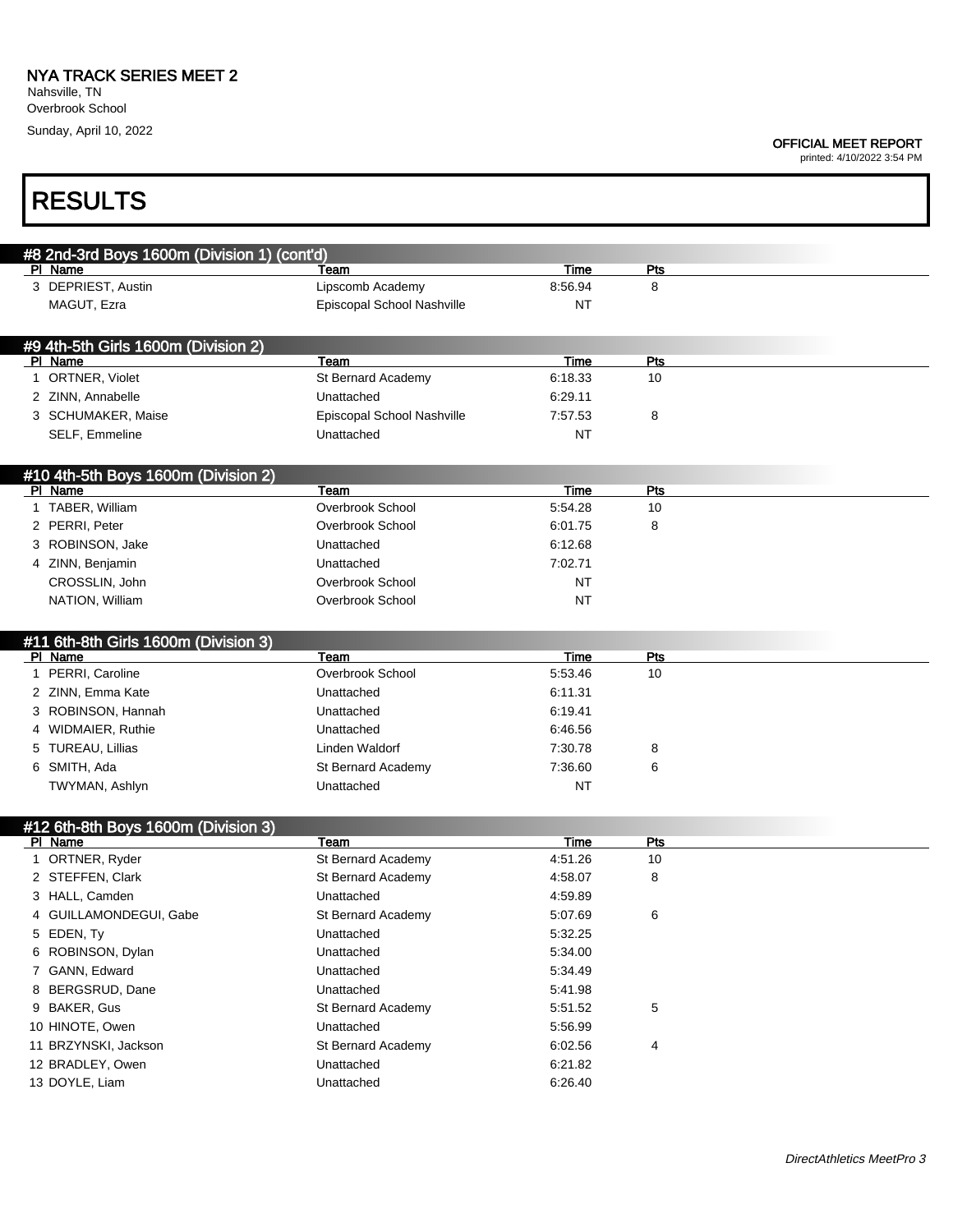# RESULTS

#### OFFICIAL MEET REPORT

printed: 4/10/2022 3:54 PM

| #13 2nd-3rd Girls 400m (Division 1) |                            |         |             |    |  |
|-------------------------------------|----------------------------|---------|-------------|----|--|
| PI Name                             | Team                       | Time    | $H(PI)$ Pts |    |  |
| 1 CROMWELL, Ruthie                  | Overbrook School           | 1:27.45 | 1(1)        | 10 |  |
| 2 MCGUIRE, Lucy                     | Unattached                 | 1:29.09 | 2(1)        |    |  |
| 3 MESSINA, Wren                     | Overbrook School           | 1:30.37 | 2(2)        | 8  |  |
| 4 KING, Reese                       | Lipscomb Academy           | 1:30.70 | 2(3)        | 6  |  |
| 5 BEYER, Lily                       | Episcopal School Nashville | 1:33.47 | 1(2)        | 5  |  |
| 6 GRESALFI, Annika                  | Unattached                 | 1:35.03 | 1(3)        |    |  |
| 7 OWEN, Bea                         | Overbrook School           | 1:37.05 | 2(4)        | 4  |  |
| 8 BARRETT GOLDEN, Vivi              | Unattached                 | 1:38.08 | 1(4)        |    |  |
| 9 KROG, Mary Margaret               | Overbrook School           | 1:38.93 | 2(5)        | 3  |  |
| 10 SANTORA, Parker                  | Unattached                 | 1:44.25 | 1(5)        |    |  |
| 11 OWEN, Sofia                      | Overbrook School           | 1:45.25 | 2(6)        | -2 |  |
| 12 CARTER, Cate                     | Lipscomb Academy           | 1:46.75 | 2(7)        | -1 |  |
| 13 GEBHARD, Ava                     | Unattached                 | 1:47.07 | 2(8)        |    |  |
| 14 NUNLEY, Lucy                     | Episcopal School Nashville | 1:49.51 | 1(6)        |    |  |
| 15 JORDAN, Carolina                 | Episcopal School Nashville | 1:56.79 | 1(7)        |    |  |
| <b>WILSON, Eleanor</b>              | Episcopal School Nashville | NT      |             |    |  |
|                                     |                            |         |             |    |  |

### #14 2nd-3rd Boys 400m (Division 1)

| PI Name               | Team                       | Time      | $H(PI)$ Pts |                |
|-----------------------|----------------------------|-----------|-------------|----------------|
| 1 CAMMON, Kyrey       | Unattached                 | 1:21.05   | 2(1)        |                |
| 2 GASTON, William     | Overbrook School           | 1:21.42   | 3(1)        | 10             |
| 3 HART-LOVE, Ahmir    | Lipscomb Academy           | 1:23.21   | 3(2)        | -8             |
| 4 LEWIS, Christopher  | Unattached                 | 1:25.15   | 3(3)        |                |
| 5 SENNE, Cameron      | Unattached                 | 1:25.78   | 1(1)        |                |
| 6 AUGUSTINE, Peter    | Overbrook School           | 1:26.72   | 3(4)        | 6              |
| 7 FREEMAN, Ethan      | Lipscomb Academy           | 1:27.26   | 2(2)        | 5              |
| 8 MADEIRA, Nathaniel  | Episcopal School Nashville | 1:27.89   | 2(3)        | 4              |
| 9 FAWKNOTSON, Clayton | Episcopal School Nashville | 1:34.95   | 1(2)        | 3              |
| 10 FLECK, Juno        | Unattached                 | 1:35.57   | 1(3)        |                |
| 11 DROWN, Asher       | Unattached                 | 1:35.90   | 2(4)        |                |
| 12 JONES, Mark        | Lipscomb Academy           | 1:35.95   | 2(5)        | $\overline{2}$ |
| 13 ANDREWS, David     | Unattached                 | 1:42.94   | 2(6)        |                |
| 14 QUINONES, Max      | Lipscomb Academy           | 1:46.36   | 3(5)        | $\overline{1}$ |
| 15 RHINEHART, Jax     | Lipscomb Academy           | 1:49.24   | 3(6)        |                |
| 16 TUREAU, Lee        | Unattached                 | 1:51.34   | 3(7)        |                |
| 17 BREGENZER, Andy    | Episcopal School Nashville | 1:51.35   | 2(7)        |                |
| MURPHY, Ward          | Overbrook School           | NT        | 2           |                |
| TOLBERT, Logan        | Lipscomb Academy           | <b>NT</b> |             |                |
| NATION, Brooks        | Overbrook School           | NT        |             |                |
| DANIELS, Cyrus        | Overbrook School           | NT        | 3           |                |
|                       |                            |           |             |                |

| #15 4th-5th Girls 400m (Division 2) |                    |         |           |  |
|-------------------------------------|--------------------|---------|-----------|--|
| PI Name                             | eam                | Time    | H(PI) Pts |  |
| <b>ORTNER, Violet</b>               | St Bernard Academy | 1:17.45 | $1(1)$ 10 |  |
| 2 KOPF, Ellie                       | Overbrook School   | 1:18.89 | $3(1)$ 8  |  |
| 3 KROG, Rita Mae                    | Overbrook School   | 1:19.57 | 3(2)      |  |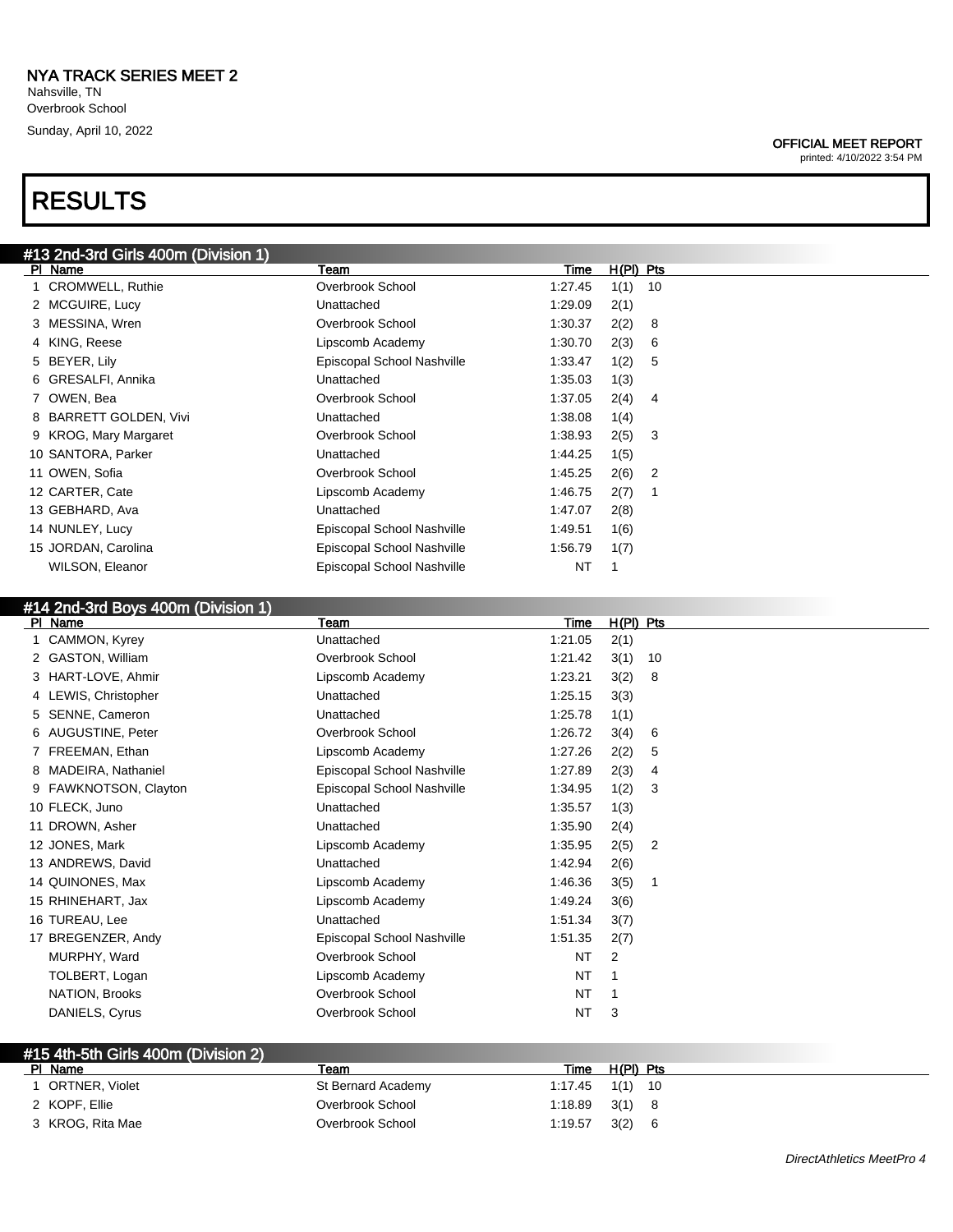# RESULTS

#### OFFICIAL MEET REPORT

printed: 4/10/2022 3:54 PM

| #15 4th-5th Girls 400m (Division 2) (cont'd) |                             |           |                |     |  |
|----------------------------------------------|-----------------------------|-----------|----------------|-----|--|
| PI Name                                      | Team                        | Time      | $H(PI)$ Pts    |     |  |
| 4 COTHRAN, Lila                              | Lipscomb Academy            | 1:24.93   | 3(3) 5         |     |  |
| 5 SABR, Maya                                 | <b>Edmondson Elementary</b> | 1:26.56   | $3(4)$ 4       |     |  |
| 6 FISHER, Lucy                               | Lipscomb Academy            | 1:29.61   | 3(5)           | - 3 |  |
| 7 HUMPHREYS, Hattie                          | Linden Lightning 5th Grade  | 1:29.83   | 1(2)           | 2   |  |
| 8 BARNETT, Grace                             | Lipscomb Academy            | 1:35.72   | 3(6)           |     |  |
| 9 THOMAS, April                              | Episcopal School Nashville  | 1:38.35   | 1(3)           |     |  |
| 10 LUTHER, Alice                             | Lipscomb Academy            | 1:43.42   | 3(7)           |     |  |
| <b>EVERTSEN, Ellie</b>                       | Overbrook School            | NT        | 2              |     |  |
| PHILLIPS, Elaina                             | Overbrook School            | NT        | $\overline{2}$ |     |  |
| <b>BROCK, Esther</b>                         | Lipscomb Academy            | NT        | -2             |     |  |
| <b>BROCK, Jewell</b>                         | Lipscomb Academy            | <b>NT</b> | $\overline{2}$ |     |  |
| <b>MARTINEZ, Catherine Rose</b>              | Overbrook School            | <b>NT</b> | -3             |     |  |
|                                              |                             |           |                |     |  |

| #16 4th-5th Boys 400m (Division 2) |                             |           |             |  |
|------------------------------------|-----------------------------|-----------|-------------|--|
| PI Name                            | Team                        | Time      | $H(PI)$ Pts |  |
| 1 KELLEY, Meade                    | Linden Lightning 5th Grade  | 1:12.40   | 2(1)<br>-10 |  |
| 2 MAPLE, Chase                     | Lipscomb Academy            | 1:15.09   | 2(2)<br>8   |  |
| 3 CASTLE, Finn                     | Linden Lightning 5th Grade  | 1:16.61   | 1(1)<br>6   |  |
| 4 TOLBERT, Logan                   | Lipscomb Academy            | 1:18.18   | 1(2)<br>5   |  |
| 5 CARLSON, Elliott                 | Linden Lightning 5th Grade  | 1:18.28   | 1(3)<br>4   |  |
| 6 DROWN, Anson                     | Unattached                  | 1:22.51   | 1(4)        |  |
| SCOTT-BARNES, Max                  | Linden Lightning 5th Grade  | 1:22.90   | 2(3)<br>3   |  |
| 8 GRESALFI, Ansel                  | Linden Lightning 5th Grade  | 1:26.49   | 2(4)<br>2   |  |
| 9 MCALLISTER, Hudson               | Lipscomb Academy            | 1:28.02   | 2(5)<br>1   |  |
| 10 SANTORA, Alessandro             | Linden Lightning 5th Grade  | 1:29.60   | 2(6)        |  |
| 11 NEVELDINE, Billy                | <b>Edmondson Elementary</b> | 1:33.56   | 1(5)        |  |
| 12 ZIEHER, Tennessee               | Linden Lightning 5th Grade  | 1:39.59   | 1(6)        |  |
| 13 ROLLI, Benno                    | Overbrook School            | 1:58.72   | 2(7)        |  |
| CARNEY, Noah                       | Edmondson Elementary        | NT        |             |  |
| NEAL, Charlie                      | Overbrook School            | <b>NT</b> |             |  |
| GLIDWELL, Charlie                  | Lipscomb Academy            | NT        | 2           |  |

# #17 6th-8th Girls 400m (Division 3)

| PI Name                | Team               | Time    | $H(PI)$ Pts |                            |
|------------------------|--------------------|---------|-------------|----------------------------|
| DOHERTY, Stella        | St Bernard Academy | 1:09.77 | 2(1)        | - 10                       |
| 2 BALTZ, Isabella      | St Bernard Academy | 1:10.81 | 1(1)        | - 8                        |
| 3 MARTUS, Ceci         | St Bernard Academy | 1:15.10 | 1(2)        | - 6                        |
| 4 COTE, Lilly Anna     | Overbrook School   | 1:18.14 | 2(2)        | -5                         |
| 5 CLARK, Emma          | St Bernard Academy | 1:19.03 | 2(3)        | 4                          |
| 6 GOLDEN, Alli         | Unattached         | 1:24.32 | 1(3)        |                            |
| 7 ADLER, Mary Kate     | Overbrook School   | 1:29.44 | 2(4)        | - 3                        |
| 8 ILAGAN, Audrey       | Linden Waldorf     | 1:37.99 | 2(5)        | $\overline{\phantom{0}}^2$ |
| 9 BRADEN WEBER, Mary   | Overbrook School   | 1:51.02 | 2(6)        |                            |
| <b>BASS, Sadie Mae</b> | Linden Waldorf     | NT      | -2          |                            |
| MARTINEZ, Ania         | Overbrook School   | NT      | -2          |                            |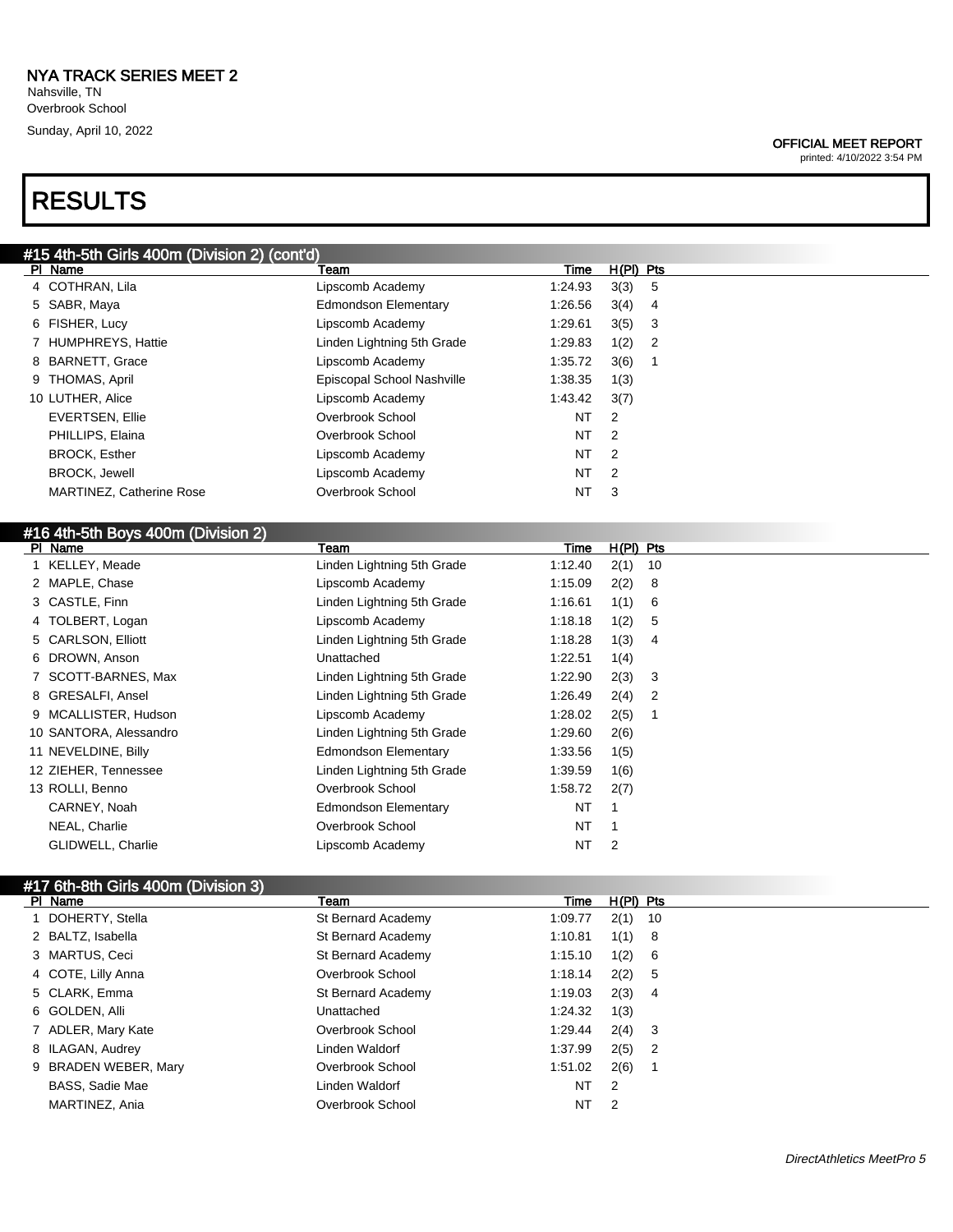Nahsville, TN Overbrook School Sunday, April 10, 2022

#### OFFICIAL MEET REPORT

printed: 4/10/2022 3:54 PM

# RESULTS

| #18 6th-8th Boys 400m (Division 3) |                    |         |     |
|------------------------------------|--------------------|---------|-----|
| PI Name                            | Team               | Time    | Pts |
| BERTAINA, Gianfranco               | Linden Waldorf     | 1:01.93 | 10  |
| 2 ANDERSON, Gryffin                | Linden Waldorf     | 1:09.25 | 8   |
| 3 HOLLIMAN, Grey                   | Linden Waldorf     | 1:11.83 | 6   |
| 4 BRADLEY, Townes                  | Linden Waldorf     | 1:14.93 | 5   |
| 5 SELF, Oliver                     | Unattached         | 1:18.68 |     |
| OBERMEIER, Richard                 | St Bernard Academy | NT      |     |

### #19 2nd-3rd Girls 800m (Division 1)

| PI Name               | Team                       | Time    | Pts |  |
|-----------------------|----------------------------|---------|-----|--|
| SONGY, Paige          | Overbrook School           | 3:18.56 | 10  |  |
| 2 CROMWELL, Ruthie    | Overbrook School           | 3:28.10 | 8   |  |
| 3 MCGUIRE, Lucy       | Unattached                 | 3:33.80 |     |  |
| 4 KROG, Mary Margaret | Overbrook School           | 3:42.39 | 6   |  |
| 5 SELF, Zola          | Unattached                 | 3:52.75 |     |  |
| 6 JORDAN, Carolina    | Episcopal School Nashville | 4:46.57 | 5   |  |

#### #20 2nd-3rd Boys 800m (Division 1)<br>Pl Name Pl Name Team Time Pts 1 SEXTON, Quentin Edmondson Elementary 3:15.89 10 2 AUGUSTINE, Peter **Disk overbrook School** 3:17.83 8 3 HART-LOVE, Ahmir Lipscomb Academy 3:27.30 6 4 LEWIS, Christopher Unattached 3:30.47 5 NATION, Brooks Overbrook School 3:31.87 5 6 FAWKNOTSON, Clayton Episcopal School Nashville 3:37.27 4 7 TUTEN, Webb **Episcopal School Nashville** 4:13.25 3 MURPHY, Ward **NT** Overbrook School NT TOLBERT, Logan NT COLBERT, Logan NT

### #21 4th-5th Girls 800m (Division 2)

| PI Name            | Team                       | Time      | Pts |  |
|--------------------|----------------------------|-----------|-----|--|
| TOLLE, Phillipa    | Lipscomb Academy           | 3:49.11   | 10  |  |
| 2 THOMAS, April    | Episcopal School Nashville | 3:56.27   | 8   |  |
| 3 PHILLIPS, Elaina | Overbrook School           | 4:23.81   | 6   |  |
| LUTHER, Alice      | Lipscomb Academy           | NT        |     |  |
| GOLDMAN, Elle      | Unattached                 | NT        |     |  |
| SCHUMAKER, Maise   | Episcopal School Nashville | NT        |     |  |
| BLUE, Baylor       | Lipscomb Academy           | <b>NT</b> |     |  |

| #22 4th-5th Boys 800m (Division 2) |                            |         |     |
|------------------------------------|----------------------------|---------|-----|
| PI Name                            | Team                       | Time    | Pts |
| PERRI, Peter                       | Overbrook School           | 2:46.88 | 10  |
| 2 TABER, William                   | Overbrook School           | 2:48.57 | 8   |
| 3 MAPLE, Chase                     | Lipscomb Academy           | 2:55.64 | 6   |
| 4 ROBINSON, Jake                   | Unattached                 | 2:57.92 |     |
| 5 DROWN, Anson                     | Unattached                 | 2:58.06 |     |
| 6 MARSH, Owen                      | Episcopal School Nashville | 3:05.11 | 5   |
| MCALLISTER, Hudson                 | Lipscomb Academy           | 3:28.99 | 4   |
|                                    |                            |         |     |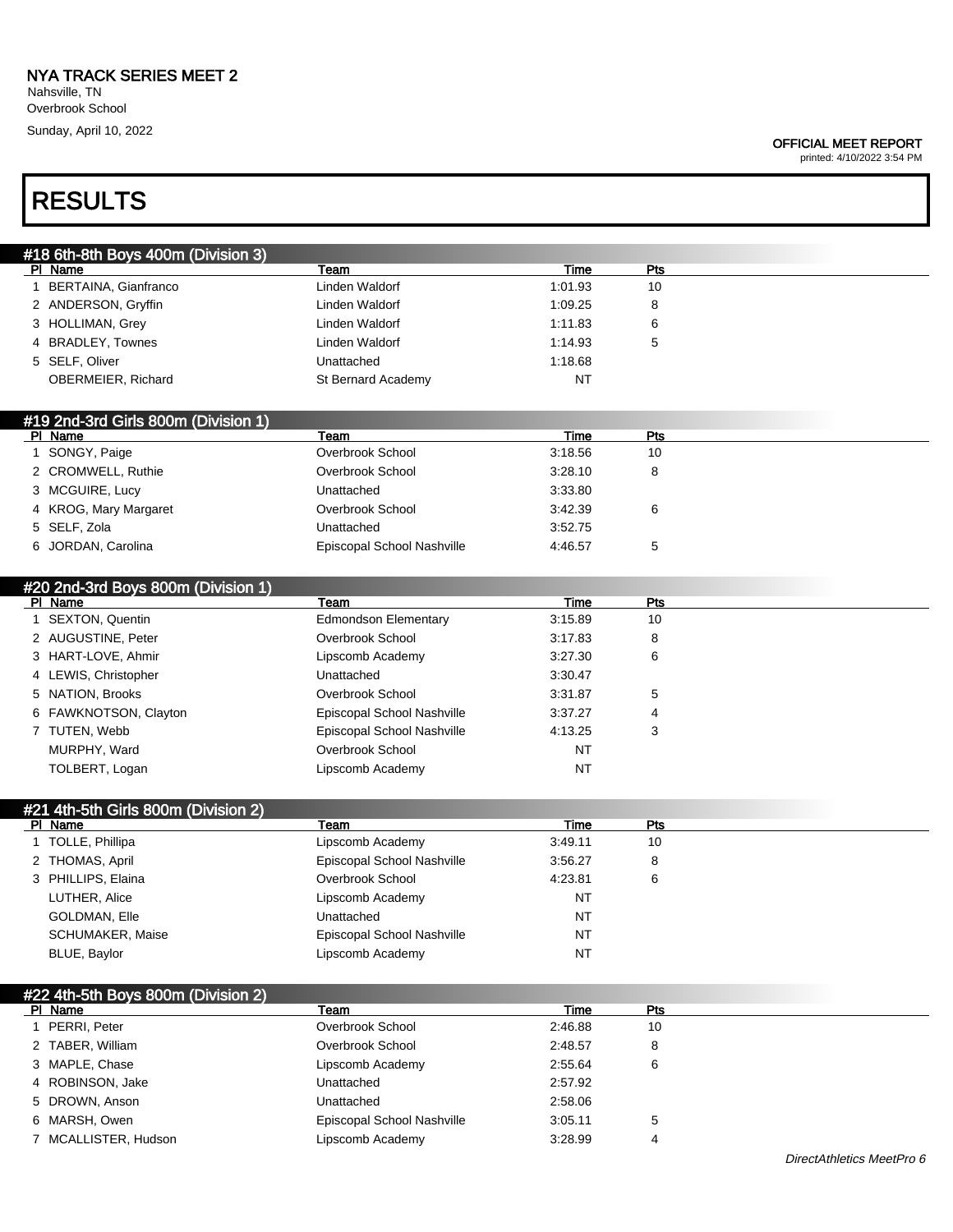Nahsville, TN Overbrook School Sunday, April 10, 2022

#### OFFICIAL MEET REPORT

printed: 4/10/2022 3:54 PM

# RESULTS

| #22 4th-5th Boys 800m (Division 2) (cont'd) |                  |           |     |  |  |
|---------------------------------------------|------------------|-----------|-----|--|--|
| PI Name                                     | Team             | Time      | Pts |  |  |
| 8 LEWIS, Benji                              | Unattached       | 3:31.09   |     |  |  |
| 9 TOLBERT, Logan                            | Lipscomb Academy | 3:48.30   |     |  |  |
| CROSSLIN, John                              | Overbrook School | <b>NT</b> |     |  |  |
| NATION, William                             | Overbrook School | <b>NT</b> |     |  |  |

#### #23 6th-8th Girls 800m (Division 3)

| PI Name |                       | Team               | Time    | Pts |
|---------|-----------------------|--------------------|---------|-----|
|         | 1 CROSSLIN, Maggie    | Overbrook School   | 2:33.90 | 10  |
|         | 2 SYCHAREUNE, Kyrian  | Unattached         | 2:36.20 |     |
|         | 3 SLATTERY, Maggie    | St Bernard Academy | 2:42.79 | 8   |
|         | 4 DOHERTY, Stella     | St Bernard Academy | 2:46.03 | 6   |
|         | 5 BONADIES, Catherine | Overbrook School   | 2:48.54 | 5   |
|         | 6 BALTZ, Isabella     | St Bernard Academy | 2:55.21 | 4   |
|         | 7 ROBINSON, Hannah    | Unattached         | 2:55.27 |     |
|         | 8 WATKINS, Cecelia    | Unattached         | 3:06.01 |     |
|         | 9 CLARK, Emma         | St Bernard Academy | 3:12.92 | 3   |
|         | 10 ORNES, Alice       | Linden Waldorf     | 3:16.61 | 2   |
|         | 11 CROSSLIN, Sophie   | Overbrook School   | 3:20.66 |     |
|         | 12 GOLDEN, Alli       | Unattached         | 3:25.20 |     |
|         | 13 BRADEN WEBER, Mary | Overbrook School   | 4:18.94 |     |

# #24 6th-8th Boys 800m (Division 3)

| PI Name                | Team               | Time    | Pts |
|------------------------|--------------------|---------|-----|
| 1 ORTNER, Ryder        | St Bernard Academy | 2:20.08 | 10  |
| 2 STEFFEN, Clark       | St Bernard Academy | 2:26.29 | 8   |
| 3 GUILLAMONDEGUI, Gabe | St Bernard Academy | 2:30.17 | 6   |
| 4 DEAN, Gabriel        | Unattached         | 2:39.31 |     |
| 5 EDEN, Ty             | Unattached         | 2:39.86 |     |
| 6 GANN, Edward         | Unattached         | 2:41.08 |     |
| 7 BAKER, Gus           | St Bernard Academy | 2:43.75 | 5   |
| 8 ROBINSON, Dylan      | Unattached         | 2:45.47 |     |
| 9 BRZYNSKI, Jackson    | St Bernard Academy | 2:49.98 | 4   |

| #25 2nd-3rd Girls 200m (Division 1) |                            |       |      |             |        |
|-------------------------------------|----------------------------|-------|------|-------------|--------|
| PI Name                             | Team                       | Time  |      | $H(PI)$ Pts |        |
| 1 WATTS, Hattie                     | Lipscomb Academy           | 35.67 | (NW) | $3(1)$ 10   |        |
| 2 BEYER, Lily                       | Episcopal School Nashville | 41.64 | (NW) | 2(1)        | - 8    |
| 3 KING, Reese                       | Lipscomb Academy           | 41.71 | (NW) | 3(2)        | - 6    |
| 4 AGUIRRE, Annabelle                | Overbrook School           | 42.93 | (NW) | 2(2)        | - 5    |
| 5 CLENDING, Ava                     | Unattached                 | 43.12 | (NW) | 2(3)        |        |
| 6 CARNEY, Ciel                      | Lipscomb Academy           | 43.12 | (NW) | 1(1)        | -4     |
| 7 FISKE, Abigail                    | Edmondson Elementary       | 43.85 | (NW) | 3(3)        | $_{3}$ |
| 8 OWEN, Bea                         | Overbrook School           | 44.09 | (NW) | $3(4)$ 2    |        |
| 9 SANTORA, Parker                   | Unattached                 | 44.54 | (NW) | 3(5)        |        |
| 10 OWEN, Sofia                      | Overbrook School           | 45.09 | (NW) | 1(2)        |        |
| 11 CLAYTON, Creason                 | Lipscomb Academy           | 45.12 | (NW) | 3(6)        |        |
| 12 CAMMON, Kali                     | Unattached                 | 45.58 | (NW) | 1(3)        |        |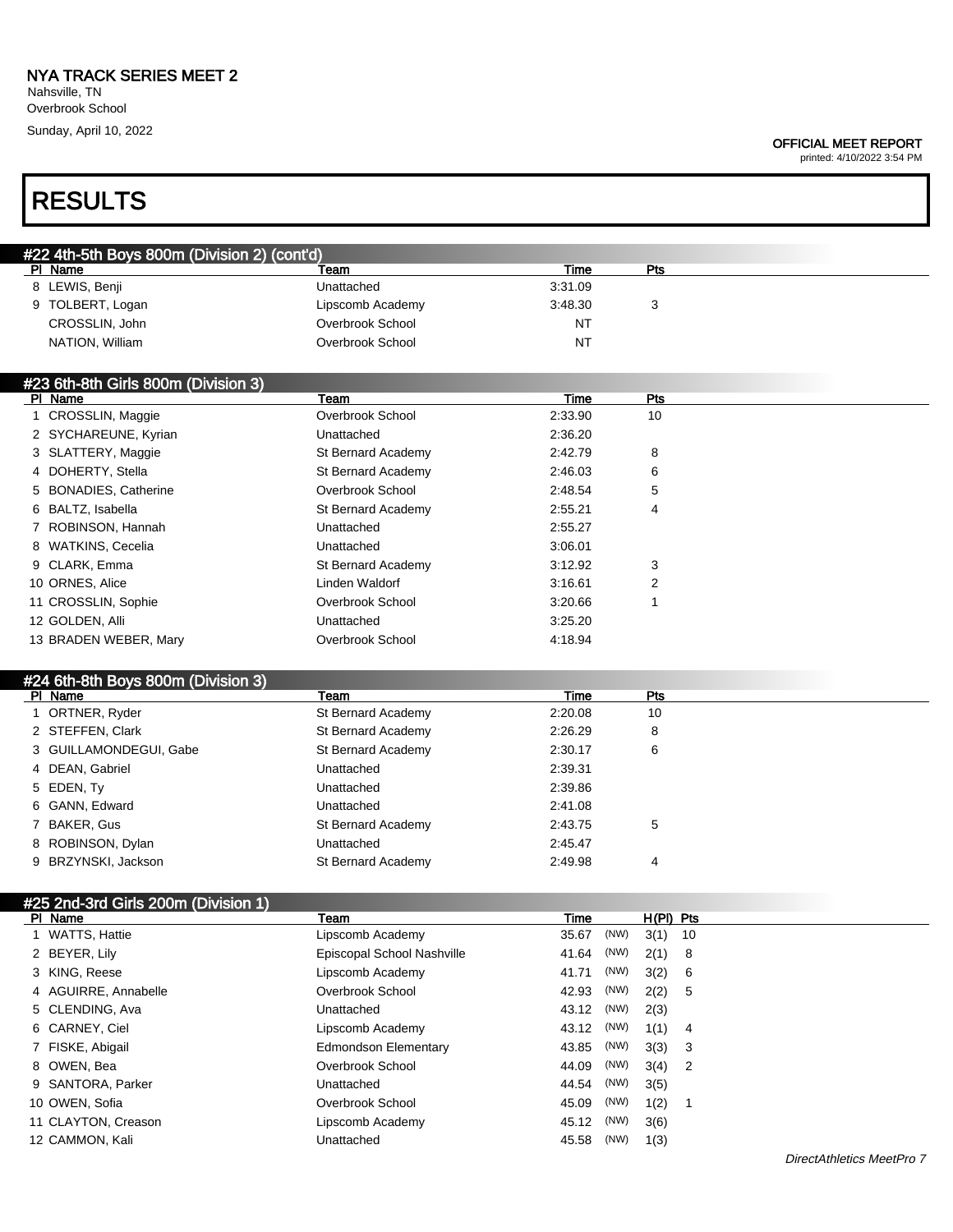#### OFFICIAL MEET REPORT

printed: 4/10/2022 3:54 PM

# RESULTS

| #25 2nd-3rd Girls 200m (Division 1) (cont'd) |                            |                 |             |  |  |  |  |
|----------------------------------------------|----------------------------|-----------------|-------------|--|--|--|--|
| PI Name                                      | Team                       | Time            | $H(PI)$ Pts |  |  |  |  |
| 13 NUNLEY, Lucy                              | Episcopal School Nashville | (NW)<br>51.17   | 2(4)        |  |  |  |  |
| 14 TOLLE, Nelly                              | Lipscomb Academy           | (NW)<br>1:33.11 | 3(7)        |  |  |  |  |
| MCGUIRE, Lucy                                | Unattached                 | NT              | 2           |  |  |  |  |
| DERESU, Mia                                  | Overbrook School           | <b>NT</b>       | 2           |  |  |  |  |
| WILSON, Eleanor                              | Episcopal School Nashville | NT              | 2           |  |  |  |  |
| SCHOCH, Sophie                               | Overbrook School           | NT              | 3           |  |  |  |  |

#### #26 2nd-3rd Boys 200m (Division 1)

| PI Name              | Team                       | Time      |      | $H(PI)$ Pts |     |
|----------------------|----------------------------|-----------|------|-------------|-----|
| FREEMAN, Ethan       | Lipscomb Academy           | 37.22     | (NW) | 2(1)        | 10  |
| 2 GASTON, William    | Overbrook School           | 37.31     | (NW) | 2(2)        | - 8 |
| 3 MADEIRA, Nathaniel | Episcopal School Nashville | 41.04     | (NW) | 1(1)        | - 6 |
| 4 ANDREWS, David     | Unattached                 | 41.69     | (NW) | 2(3)        |     |
| 5 QUINONES, Max      | Lipscomb Academy           | 42.60     | (NW) | 2(4) 5      |     |
| 6 BREGENZER, Andy    | Episcopal School Nashville | 46.27     | (NW) | 2(5)        | - 4 |
| 7 TUTEN, Webb        | Episcopal School Nashville | 48.66     | (NW) | 1(2)        | - 3 |
| 8 PERRIN, Hayden     | Episcopal School Nashville | 54.61     | (NW) | 1(3)        | - 2 |
| 9 RHINEHART, Jax     | Lipscomb Academy           | 55.64     | (NW) | 2(6)        |     |
| FLECK, Juno          | Unattached                 | <b>NT</b> |      | 2           |     |
| MAGUT, Ezra          | Episcopal School Nashville | <b>NT</b> |      | 2           |     |

## #27 4th-5th Girls 200m (Division 2)

| PI Name                         | <b>Team</b>                | Time      |      | $H(PI)$ Pts |      |
|---------------------------------|----------------------------|-----------|------|-------------|------|
| 1 LUCAS, Lana                   | Lipscomb Academy           | 31.99     | (NW) | 2(1)        | - 10 |
| 2 DAWSON, Mariah                | Lipscomb Academy           | 33.08     | (NW) | 2(2)        | - 8  |
| 3 RICE, Madisyn                 | Unattached                 | 33.41     | (NW) | 1(1)        |      |
| 4 MOORE, Mahalia                | Unattached                 | 33.42     | (NW) | 2(3)        |      |
| 5 KOPF, Ellie                   | Overbrook School           | 35.20     | (NW) | 1(2)        | -6   |
| 6 FISHER, Lucy                  | Lipscomb Academy           | 36.87     | (NW) | 2(4)        | -5   |
| 7 COTHRAN, Lila                 | Lipscomb Academy           | 37.75     | (NW) | 1(3)        | -4   |
| 8 MCDANIEL, Savannah            | Unattached                 | 38.67     | (NW) | 2(5)        |      |
| 9 HUMPHREYS, Hattie             | Linden Lightning 5th Grade | 39.02     | (NW) | 2(6)        | - 3  |
| <b>EVERTSEN, Ellie</b>          | Overbrook School           | <b>NT</b> |      |             |      |
| <b>BROCK, Esther</b>            | Lipscomb Academy           | NT        |      |             |      |
| <b>BROCK, Jewell</b>            | Lipscomb Academy           | <b>NT</b> |      |             |      |
| GOLDMAN, Elle                   | Unattached                 | <b>NT</b> |      |             |      |
| KAPLAN, Brooklyn                | Lipscomb Academy           | NT        |      | 2           |      |
| <b>MARTINEZ, Catherine Rose</b> | Overbrook School           | NT        |      | 2           |      |

#### #28 4th-5th Boys 200m (Division 2)

| PI Name               | Team                        | Time  |      | H(PI) Pts |      |
|-----------------------|-----------------------------|-------|------|-----------|------|
| 1 HAYES, Carson       | Unattached                  | 33.89 | (NW) | 1(1)      |      |
| 2 KHALILI, Mateen     | Linden Lightning 5th Grade  | 33.93 | (NW) | 1(2)      | - 10 |
| 3 CARLSON, Elliott    | Linden Lightning 5th Grade  | 35.41 | (NW) | 2(1)      | - 8  |
| 4 NUNLEY, Miller      | Episcopal School Nashville  | 38.25 | (NW) | 1(3)      | - 6  |
| 5 SANTORA, Alessandro | Linden Lightning 5th Grade  | 39.13 | (NW) | 2(2)      | -5   |
| 6 JACK, Cleator       | <b>Edmondson Elementary</b> | 39.90 | (NW) | 2(3)      | -4   |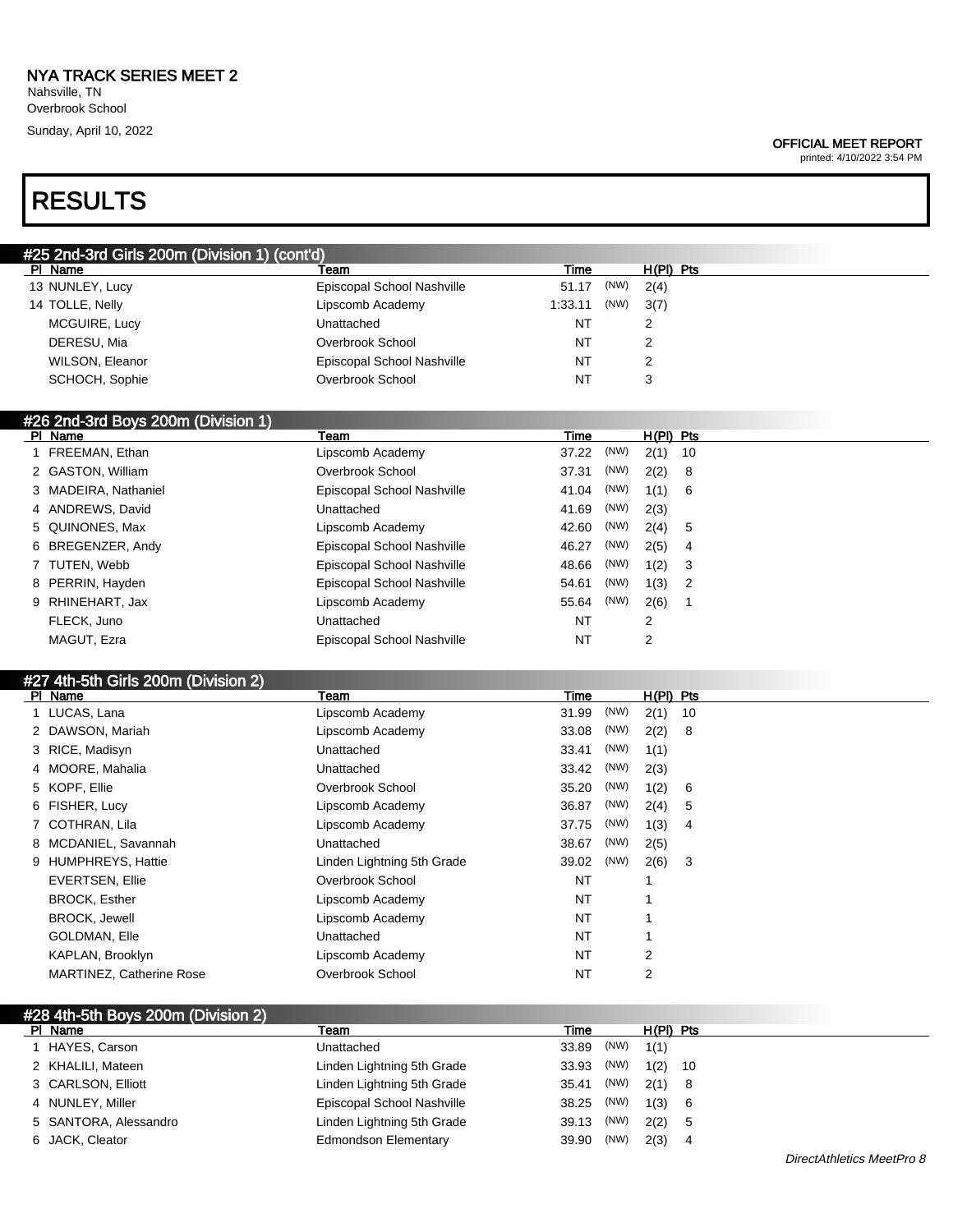Nahsville, TN Overbrook School Sunday, April 10, 2022

# RESULTS

#### OFFICIAL MEET REPORT

printed: 4/10/2022 3:54 PM

| #28 4th-5th Boys 200m (Division 2) (cont'd) |                             |           |      |             |                            |
|---------------------------------------------|-----------------------------|-----------|------|-------------|----------------------------|
| PI Name                                     | Team                        | Time      |      | $H(PI)$ Pts |                            |
| 7 LEWIS, Benji                              | Unattached                  | 40.64     | (NW) | 1(4)        |                            |
| 8 FISKE, Connor                             | <b>Edmondson Elementary</b> | 41.73     | (NW) | $2(4)$ 3    |                            |
| 9 ROLLI, Benno                              | Overbrook School            | 47.11     | (NW) | 2(5)        | $\overline{\phantom{0}}^2$ |
| AGUIRRE, Eli                                | Overbrook School            | 36.85     | (NW) | -2          |                            |
| GLIDWELL, Charlie                           | Lipscomb Academy            | NT        |      |             |                            |
| WARREN, Asher                               | Lipscomb Academy            | NT        |      |             |                            |
| CARNEY, Noah                                | <b>Edmondson Elementary</b> | <b>NT</b> |      |             |                            |
| MILLER, Nathan                              | Lipscomb Academy            | NT        |      | 2           |                            |
| MCALLISTER, Hudson                          | Lipscomb Academy            | NT        |      | 2           |                            |
|                                             |                             |           |      |             |                            |

## #29 6th-8th Girls 200m (Division 3)

| PI Name                | Team               | Time      |      | $H(PI)$ Pts |                |
|------------------------|--------------------|-----------|------|-------------|----------------|
| 1 PERRI, Caroline      | Overbrook School   | 28.79     | (NW) | 2(1)        | - 10           |
| 2 CROSSLIN, Maggie     | Overbrook School   | 30.85     | (NW) | 1(1)        | - 8            |
| 3 EPSTEIN, Alle        | Overbrook School   | 32.20     | (NW) | 1(2)        | 6              |
| 4 SMITH, Mariam        | Overbrook School   | 33.02     | (NW) | 2(2)        | 5              |
| 5 BONADIES, Catherine  | Overbrook School   | 33.35     | (NW) | 1(3)        | 4              |
| 6 ILAGAN, Erin         | Linden Waldorf     | 34.36     | (NW) | 1(4)        | -3             |
| 7 MARTUS, Ceci         | St Bernard Academy | 34.41     | (NW) | 2(3)        | $\overline{2}$ |
| 8 AGUIRRE, Isabella    | Overbrook School   | 35.65     | (NW) | 2(4)        | -1             |
| 9 BETBEZE, Elsie       | Overbrook School   | 37.00     | (NW) | 2(5)        |                |
| 10 CROSSLIN, Sophie    | Overbrook School   | 38.30     | (NW) | 1(5)        |                |
| 11 TUREAU, Lillias     | Linden Waldorf     | 38.31     | (NW) | 2(6)        |                |
| 12 LOCHMILLER, Maddy   | Linden Waldorf     | 39.99     | (NW) | 2(7)        |                |
| 13 ADLER, Mary Kate    | Overbrook School   | 41.12     | (NW) | 2(8)        |                |
| MARTINEZ, Ania         | Overbrook School   | <b>NT</b> |      |             |                |
| DERESU, Fenet          | Overbrook School   | <b>NT</b> |      |             |                |
| <b>BASS, Sadie Mae</b> | Linden Waldorf     | NT        |      |             |                |
|                        |                    |           |      |             |                |

### #30 6th-8th Boys 200m (Division 3)

|                      |                    | Wind: $(+0.0)$ |     |  |
|----------------------|--------------------|----------------|-----|--|
| PI Name              | Team               | Time           | Pts |  |
| 1 OBERMEIER, Richard | St Bernard Academy | 28.08          | 10  |  |
| 2 HOLLIMAN, Grey     | Linden Waldorf     | 31.39          |     |  |
| 3 KHALILI, Zain      | Linden Waldorf     | 32.73          |     |  |
| 4 BRADLEY, Townes    | Linden Waldorf     | 35.07          |     |  |
| DEAN, Gabriel        | Unattached         | NT             |     |  |

| <b>Boys Scores</b> |                            |             |       |
|--------------------|----------------------------|-------------|-------|
| <b>PI</b>          | Team                       | Code        | Score |
|                    | Lipscomb Academy           | <b>DLIP</b> | 91    |
| 2                  | Linden Lightning 5th Grade | LL5T        | 78    |
| 3                  | Overbrook School           | <b>OVRB</b> | 77    |
| 4                  | St Bernard Academy         | <b>STBR</b> | 76    |
| 5                  | Linden Waldorf             | LNWD        | 72    |
| 6                  | Episcopal School Nashville | <b>EPSN</b> | 53    |